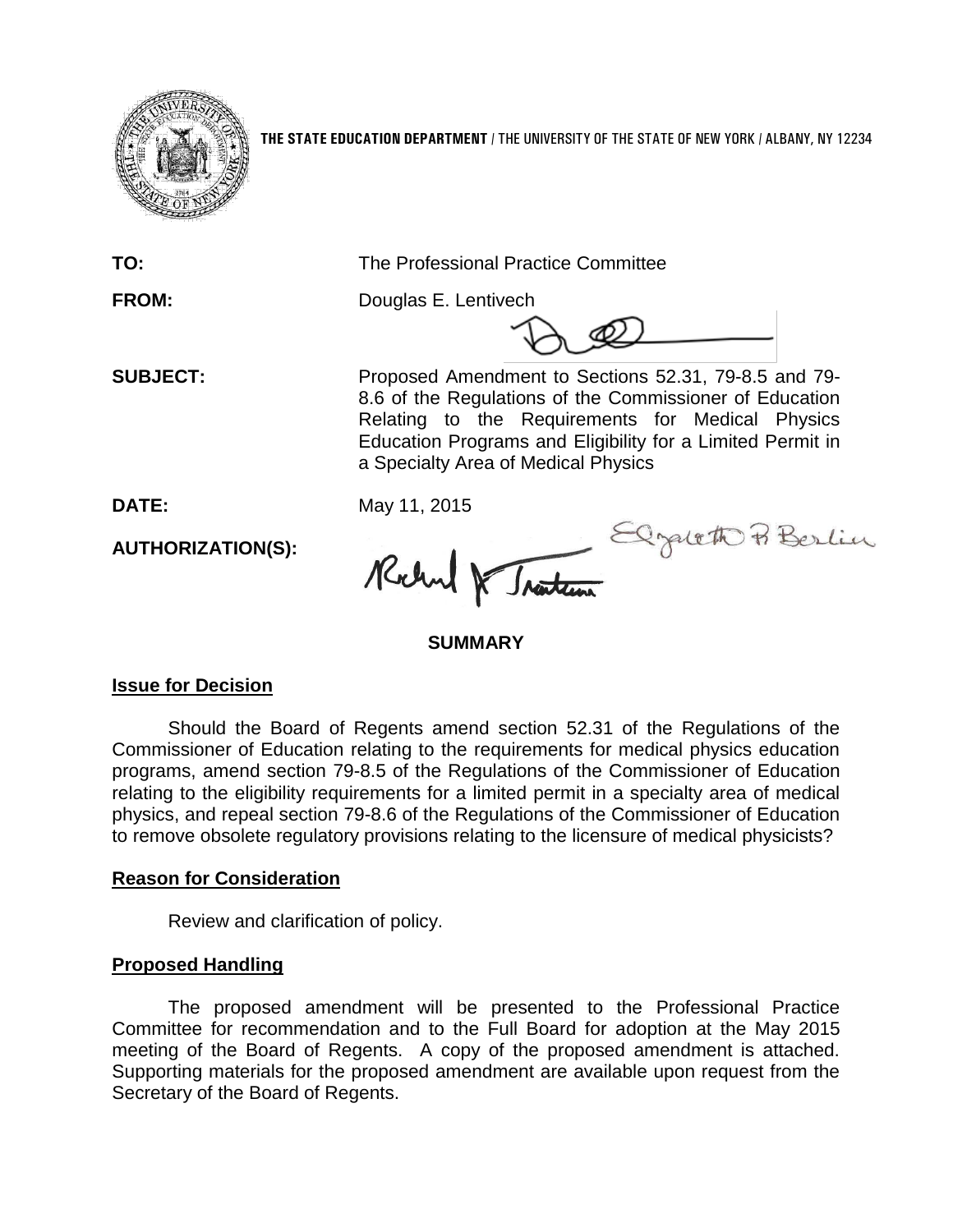## **Procedural History**

The proposed amendment was discussed by the Professional Practice Committee at the February 2015 Board of Regents meeting. A Notice of Proposed Rule Making was published in the State Register on March 11, 2015 for a 45-day public comment period. The Department received two separate comments, both of which supported the proposed amendment. An Assessment of Public Comment is attached. No changes to the proposed amendment are recommended at this time.

## **Background Information**

Section 8702 (1) of the Education Law defines the practice of the profession of medical physics as the use and application of accepted principles and protocols of physics in a clinical setting to assure the correct quality, quantity and placement of radiation during the performance of a radiological procedure, so as to protect the patient and other persons from harmful, excessive or misapplied radiation. A medical physicist's responsibilities include, but are not limited to, protecting patients and others from unsafe and unnecessary exposure to radiation; obtaining high quality images; and delivering the proper dose of radiation to the specified area. The proposed amendments to sections 52.31 and 79-8.5 of the Regulations of the Commissioner of Education are necessary to revise the regulations to reflect recent changes in the national accreditation requirements for medical physics education programs.

There are four licensed specialties within the profession of medical physics: diagnostic radiological physics; medical nuclear physics; therapeutic radiological physics, and medical health physics. An individual seeking licensure in New York State in any of these medical physics specialties must meet requirements for education, supervised experience and examination that are acceptable to the Department. In order to meet the clinical experience requirements in New York State, an applicant for licensure in each of the above-referenced specialties currently needs a limited permit from the Department.

Although all of these medical physics specialties have the same educational and experience requirements, each of them has somewhat different examination requirements. The Commission on Accreditation of Medical Physics Education Programs (CAMPEP) is the nationally recognized organization that accredits education programs and residencies in medical physics. The American Board of Radiology (ABR) offers accreditation examinations that are recognized for New York State licensure purposes for three of the four medical physics specialties (diagnostic radiological, medical nuclear, and therapeutic radiological). As of January 1, 2014, all applicants for licensure for these three specialties must successfully complete a CAMPEP accredited or approved educational program and a CAMPEP accredited residency in order to sit for the licensing examinations. For medical health physics, all applicants for licensure must successfully complete an examination offered by the American Board of Medical Physics (ABMP).

Presently, under section 52.31(b) of the Regulations of the Commissioner of Education, a supervised clinical experience is a required component of a medical physics education program. Additionally, pursuant to section 8706(1)(b) of the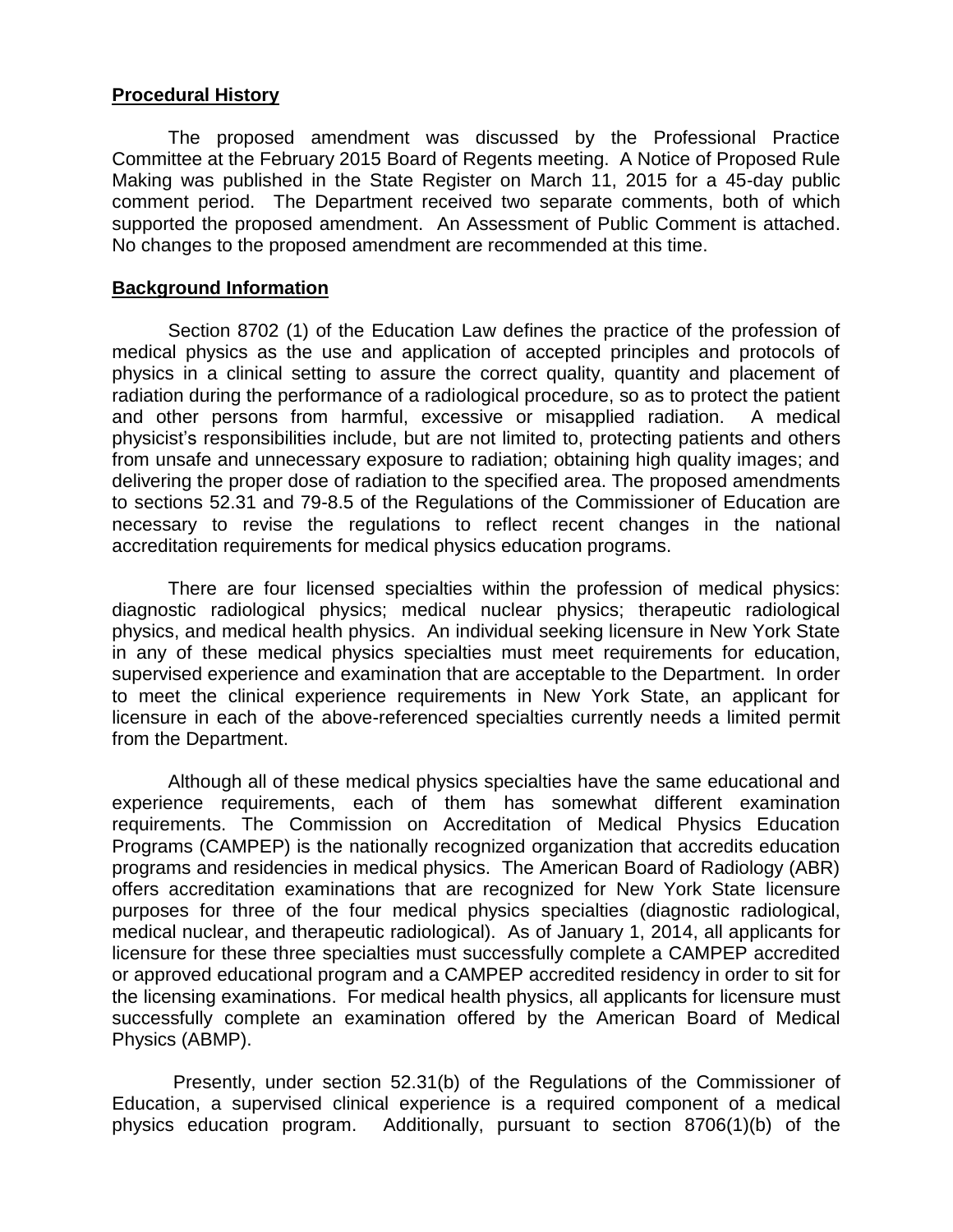Education Law, a medical physics student enrolled in a graduate or post-graduate curriculum approved by the Department is eligible to obtain a limited permit from the Department in order to meet the clinical experience requirements for licensure. However, in January 2014, CAMPEP changed its licensing examination qualification requirements for applicants for licensure by requiring CAMPEP accredited programs to provide access and training on medical physics related equipment, instead of requiring such programs to include activities directly related to the diagnosis and/or treatment of human ailments. Since the access and training required of CAMPEP accredited programs is not directly related to the treatment and/or diagnosis of human aliments, students in these programs tend not to apply for limited permits from the Department, despite the fact that they are currently required to do so.

This situation has created confusion among New York State medical physics students. Many of these students are completing their education in New York State without obtaining a limited permit because directly treating and/or diagnosing patients is not part of their nationally accredited medical physics education programs. When these students complete their New York State education programs without evidence of being issued a limited permit from the Department, their pathway to New York State licensure is unnecessarily complicated. Typically, when such students apply to the Department for a residency permit, their applications are denied because without evidence of a limited permit, their education is deemed to not meet New York State standards. This causes some of these students to complete their residencies outside of New York State, which results in some of them establishing their careers and practices in other states, instead of in New York State. Thus, it appears that requiring students in these programs to obtain limited permits from the Department may not be warranted.

The proposed amendment to section 52.31(b) of the Regulations of the Commissioner of Education would revise the regulation to reflect the aforementioned changes in the national accreditation standards for medical physics education programs by requiring New York State registered medical physics education programs to offer instruction in the clinical applications of medical physics and/or a supervised clinical experience, instead of only permitting them to offer a supervised clinical experience that involves the direct treatment and/or diagnosis of patients. Clinical application instruction will appropriately require that medical physics students be educated in the clinical applications of the profession, but will not require them to engage in supervised clinical experiences that involve activities directly related to treatment and/or diagnosis of patients.

The proposed amendment to section 79-8.5(a)(2) of the Regulations of the Commissioner of Education changes the eligibility requirements for limited permits for medical physics students by clarifying that a limited permit is only required for those students who are both enrolled in a graduate program at the master's degree level or above approved by the Department and participating in clinical practice as defined in section 8701(1) of the Education Law. In addition to clarifying that a limited permit is not required for all medical physics students, the amendment leaves the limited permit option in-place for those students who may require a permit because their specific educational option warrants a supervised clinical experience that involves direct contact with patients.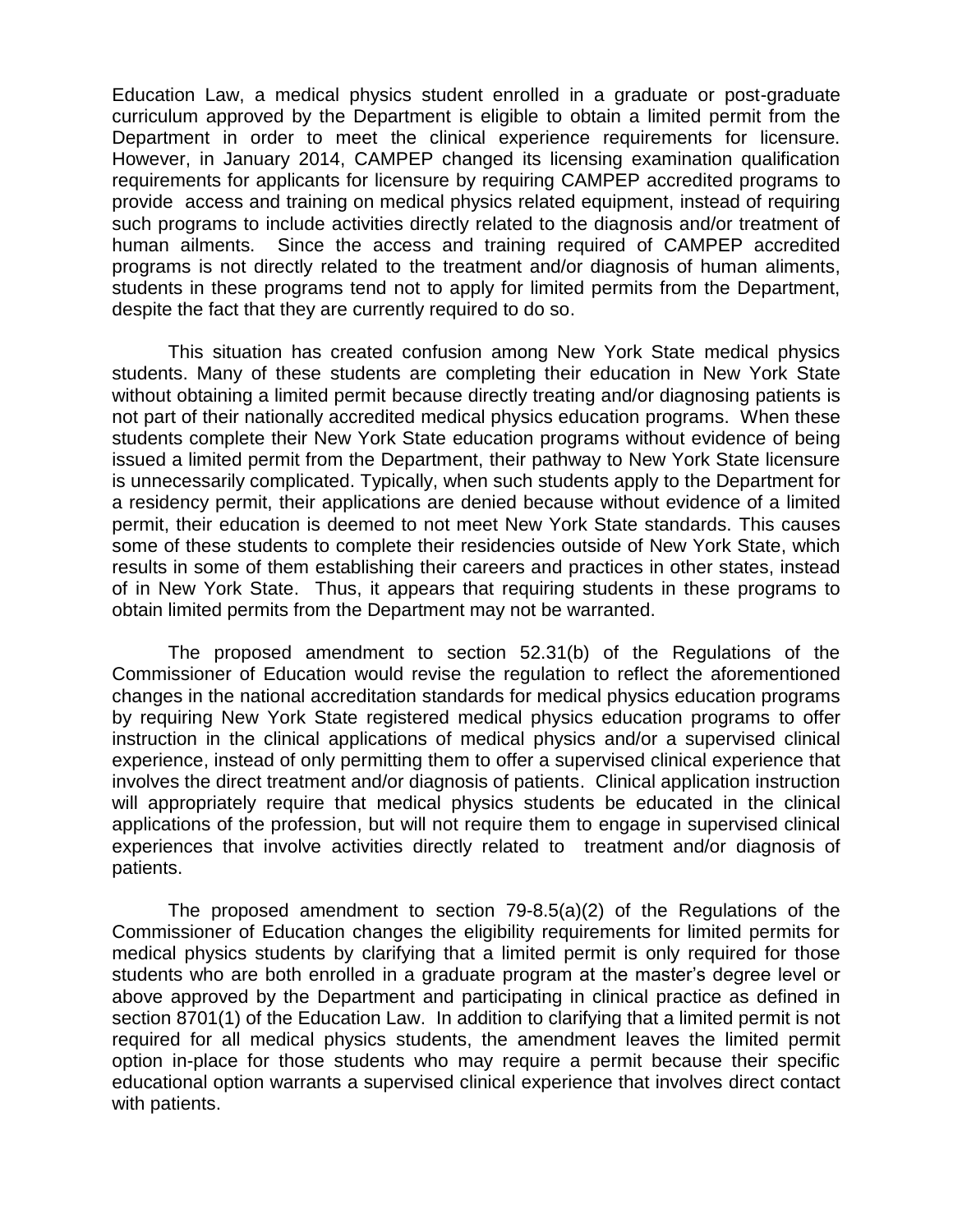The proposed amendment would also repeal certain regulatory provisions relating to medical physicist licensure in section 79-8.6 of the Regulations of the Commissioner of Education, as those provisions no longer have any application.

### **Recommendation**

It is recommended that the Board of Regents take the following action:

VOTED: That subdivision (b) of section 52.31 and paragraph (2) of subdivision (a) of section 79-8.5 of the Regulations of the Commissioner of Education are amended, and section 79-8.6 of the Regulations of the Commissioner of Education is repealed, as submitted, effective June 3, 2015.

## **Timetable for Implementation**

If adopted at the May 2015 Regents meeting, the proposed amendment will take effect on June 3, 2015.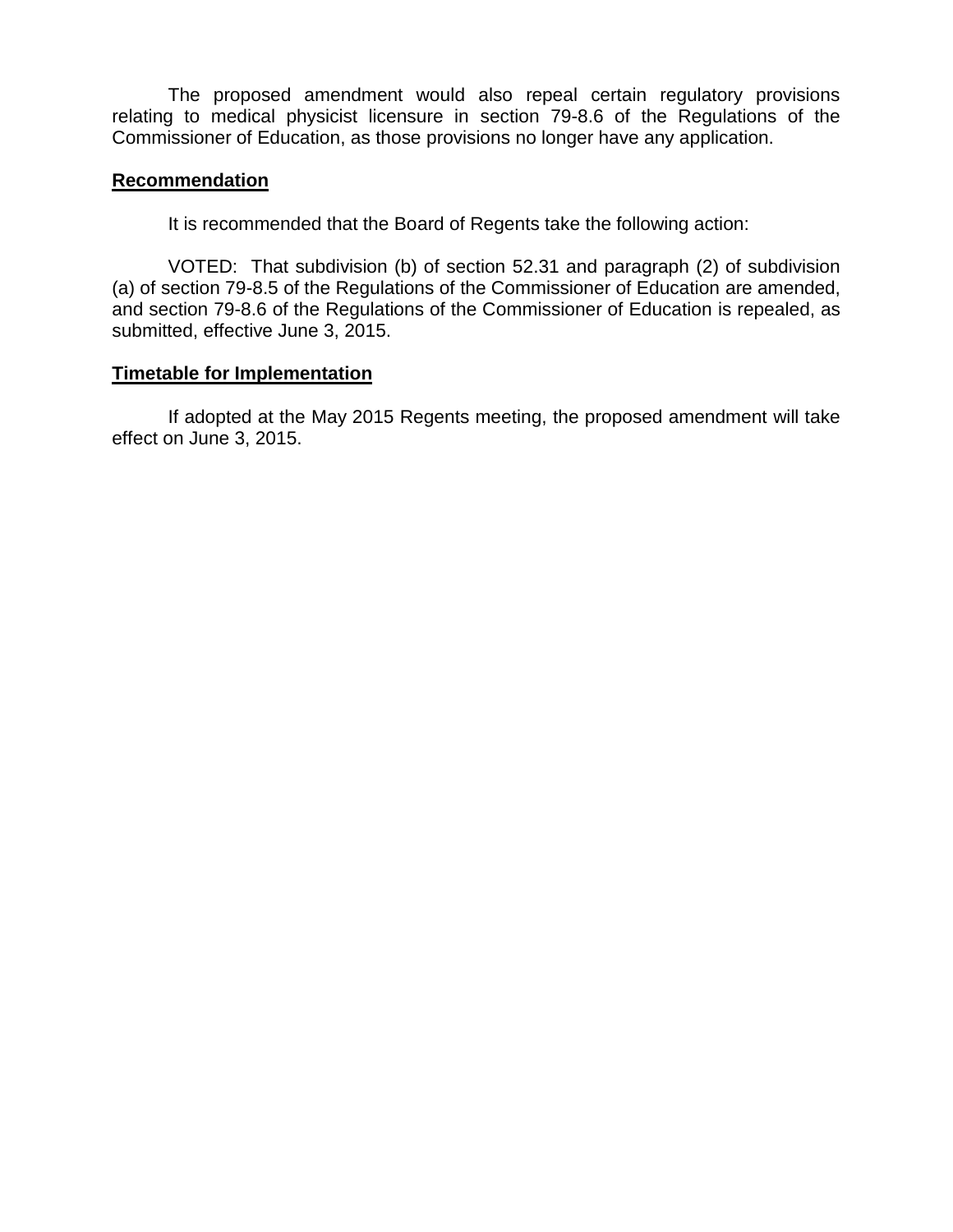#### AMENDMENT TO THE REGULATIONS OF THE COMMISSIONER OF EDUCATION

Pursuant to sections 207, 6504, 6507, 8701, 8705, and 8706 of the Education Law

1. Subdivision (b) of section 52.31 of the Regulations of the Commissioner of Education is amended, effective June 3, 2015, to read as follows:

§52.31 Medical physics.

(a) …

(b) In addition to meeting all applicable provisions of this Part, to be registered as a program recognized as leading to licensure in a specialty of medical physics as defined in section 8701 of the Education Law, the program shall be offered by a college or university accredited by an acceptable accrediting agency or an equivalent institution, as determined by the department, and shall be a master's or doctoral degree program in medical physics, physics, another physical science, mathematics, engineering or an equivalent field, containing at least 10 semester hours, or the equivalent, of coursework which includes but is not limited to: radiation protection, radiation biology, dosimetry, instrumentation, and the clinical applications thereof and/or a supervised clinical experience, as such coursework and experience pertain to such medical physics specialty.

2. Paragraph (2) of subdivision (a) of section 79-8.5 of the Regulations of the Commissioner of Education is amended, effective June 3, 2015, to read as follows: §79-8.5 Limited permits.

(a) The following persons shall be eligible for a limited permit in a specialty area of medical physics:

 $(1)$  ...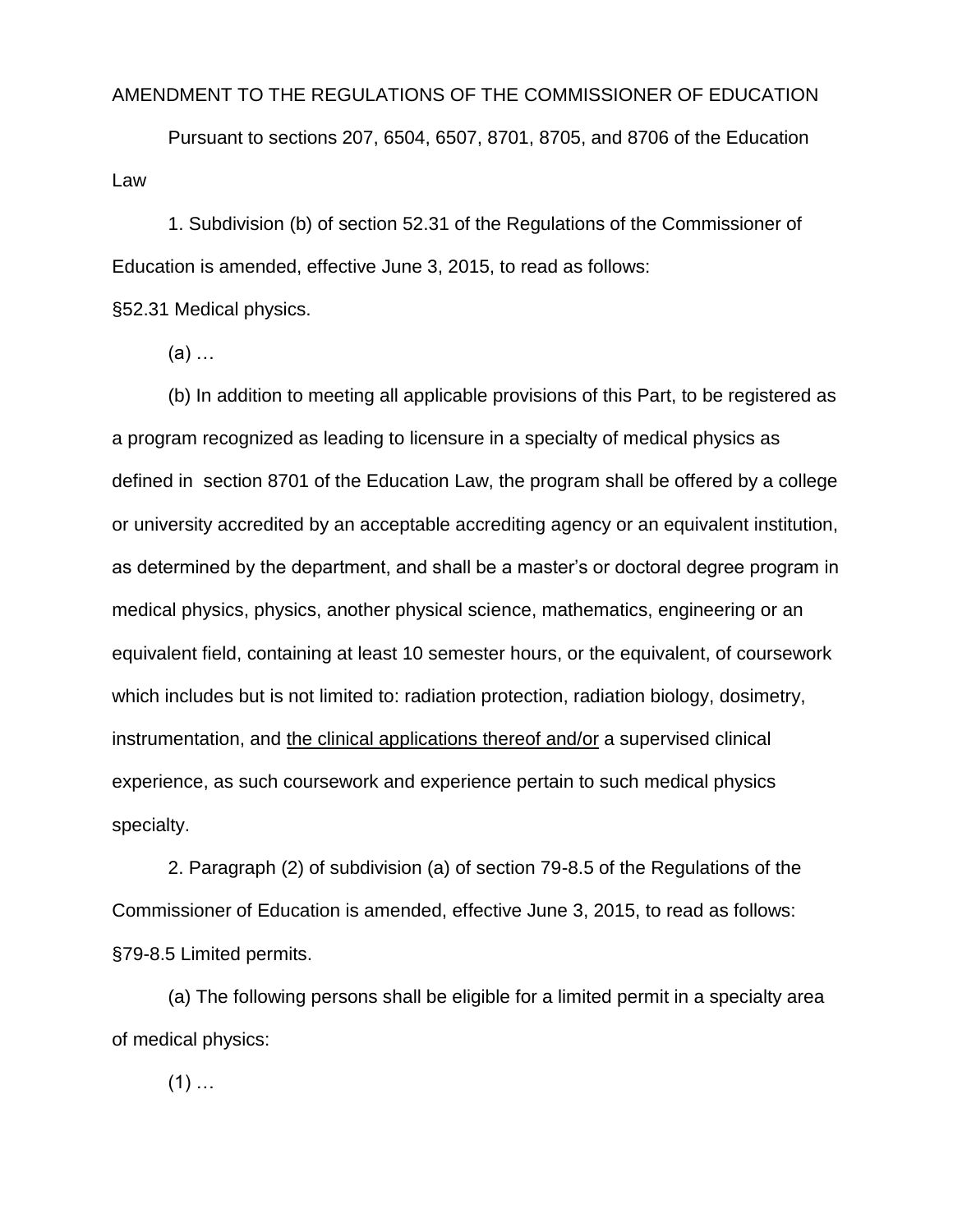(2) a student who is enrolled in a graduate program at the master's degree level or above approved by the department. Such permit shall only be required for students participating in clinical practice as defined in section 8701(1) of the Education Law.

3. Section 79-8.6 of the Regulations of the Commissioner of Education is repealed, effective June 3, 2015.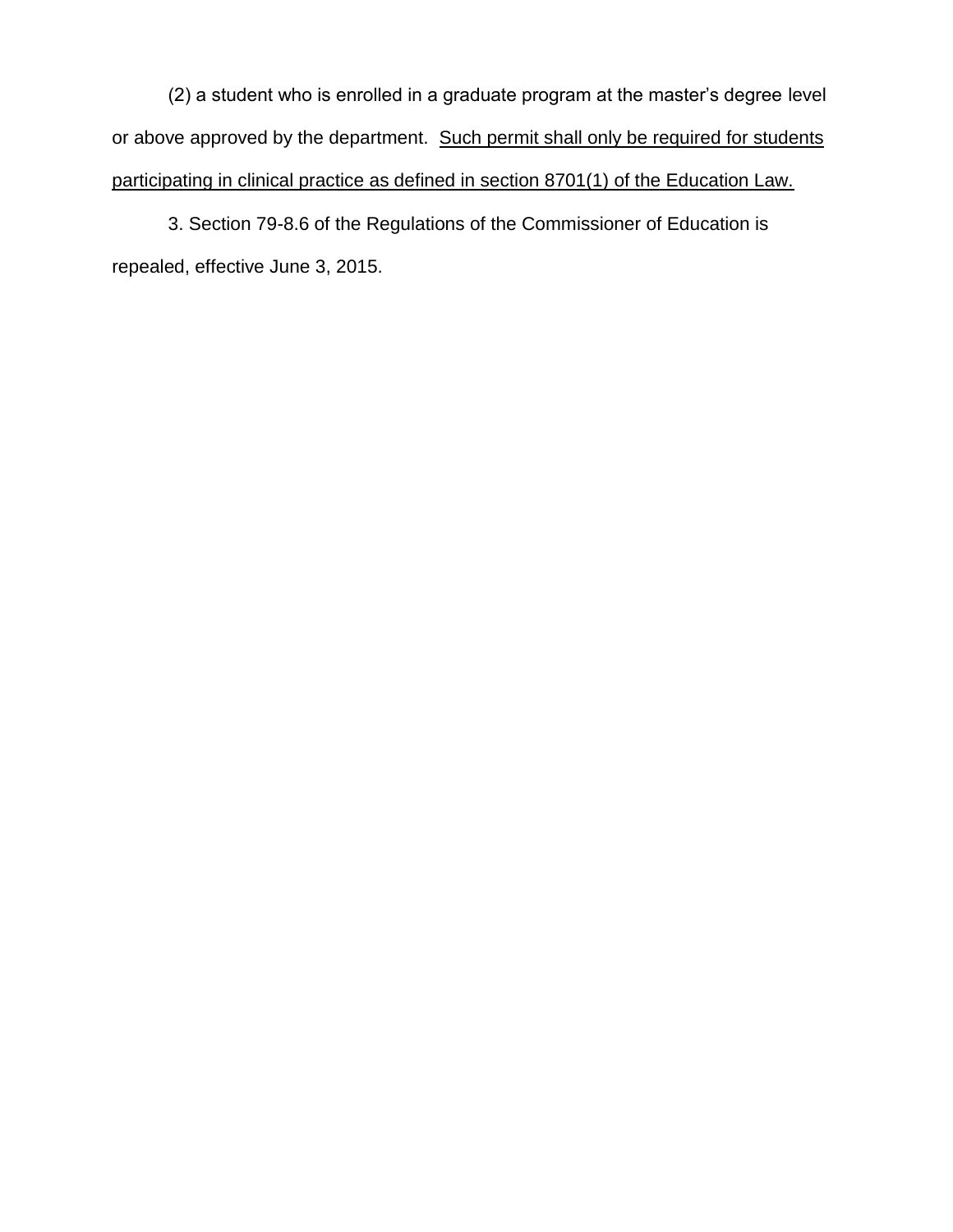#### 8 NYCRR §§52.31, 79-8.5 and 79-8.6

#### ASSESSMENT OF PUBLIC COMMENT

Since the publication of a Notice of Proposed Rule Making in the March 11, 2015 State Register, the State Education Department received the following comments:

1. COMMENT:

A radiological and medical physics society expressed support for the amendment of 8 NYCRR §§52.31 and 79-8.5. This commenter stated that replacing the current requirement that medical physics education programs offer a supervised clinical experience with the requirement that such programs provide their students with instruction in the clinical applications of medical physics is consistent with the current Commission on Accreditation of Medical Physics Education Program requirements. This commenter further stated that the amendment will permit "graduates from programs that do not include direct patient contact as part of the academic education, to be eligible for licensure in NY State." The commenter also stated that it has no objection to the repeal of 8 NYCRR §79-8.6 because its licensing provisions became obsolete after August 25, 2004.

#### DEPARTMENT RESPONSE:

The Department appreciates the supportive comment as it works to both protect the public and provide greater access to medical physics services to New Yorkers.

2. COMMENT:

Another radiological society expressed its support of the amendment of 8 NYCRR §52.31 because it eliminates the requirement that medical physics education programs offer a supervised clinical experience in order for their students to be eligible for licensure in New York State and instead permits such programs to offer instruction in the clinical applications of medical physics. This commenter further stated that this